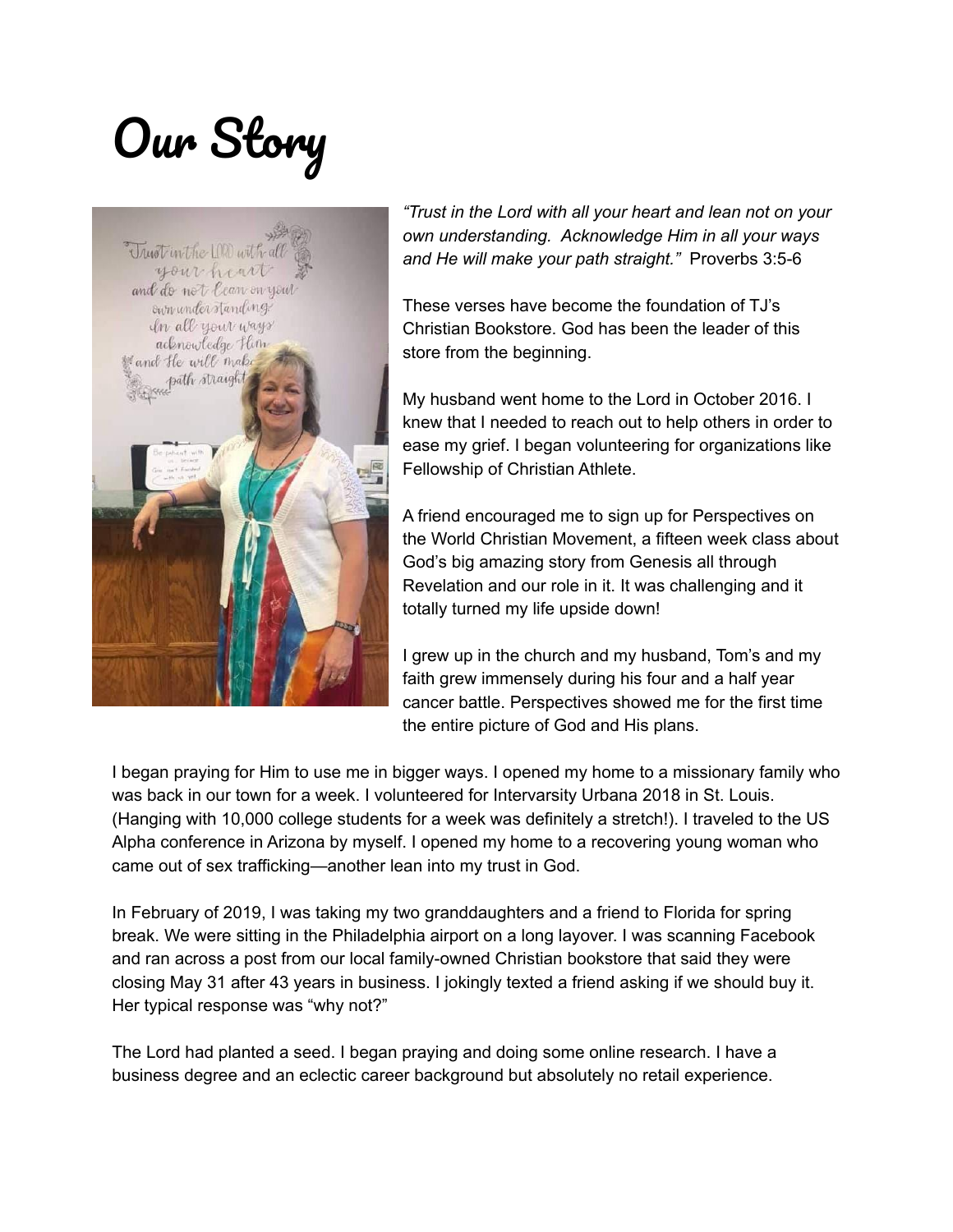After much prayer, meetings with the other owners, talking to another bookstore owner, negotiating buying and leasing options, at the last hour my goddaughter found a rental space in a strip mall with a great parking lot and several other pluses.

The store was becoming real!

TJ's has several special meanings. My husband's name is Thomas Joseph. Together we were Tom and Joyce. Someone even said it can represent To Jesus.

I pushed my contractor and POS provider hard to open in the middle of July 2019. Our community hosts a week long Bible conference the last week of July each year and I knew we had to be open and ready for that. God kept bringing the necessary people to my path—a carpenter, a credit card merchant, employees.

A few days before we opened, I invited my pastor, attorney, goddaughter and several prayer warrior friends to the store for prayer and blessings.



July 10, 2019. Opening day! Thank goodness for our credit card sales rep who spent all day that first day on the phone with our POS supplier! And for a friend who had a Square merchant system we used all that first day!

Looking back, I know it was totally God because it is unbelievable how little I knew...and I'm still learning!

I have loved the stories of faith our customers share. We have a Prayer and Praise board in the store where people can share and have their requests prayed over. So many people tell us they are so grateful to have a Christian bookstore in town. I remind our team members all the time that we are just the managers of this store that is truly God's.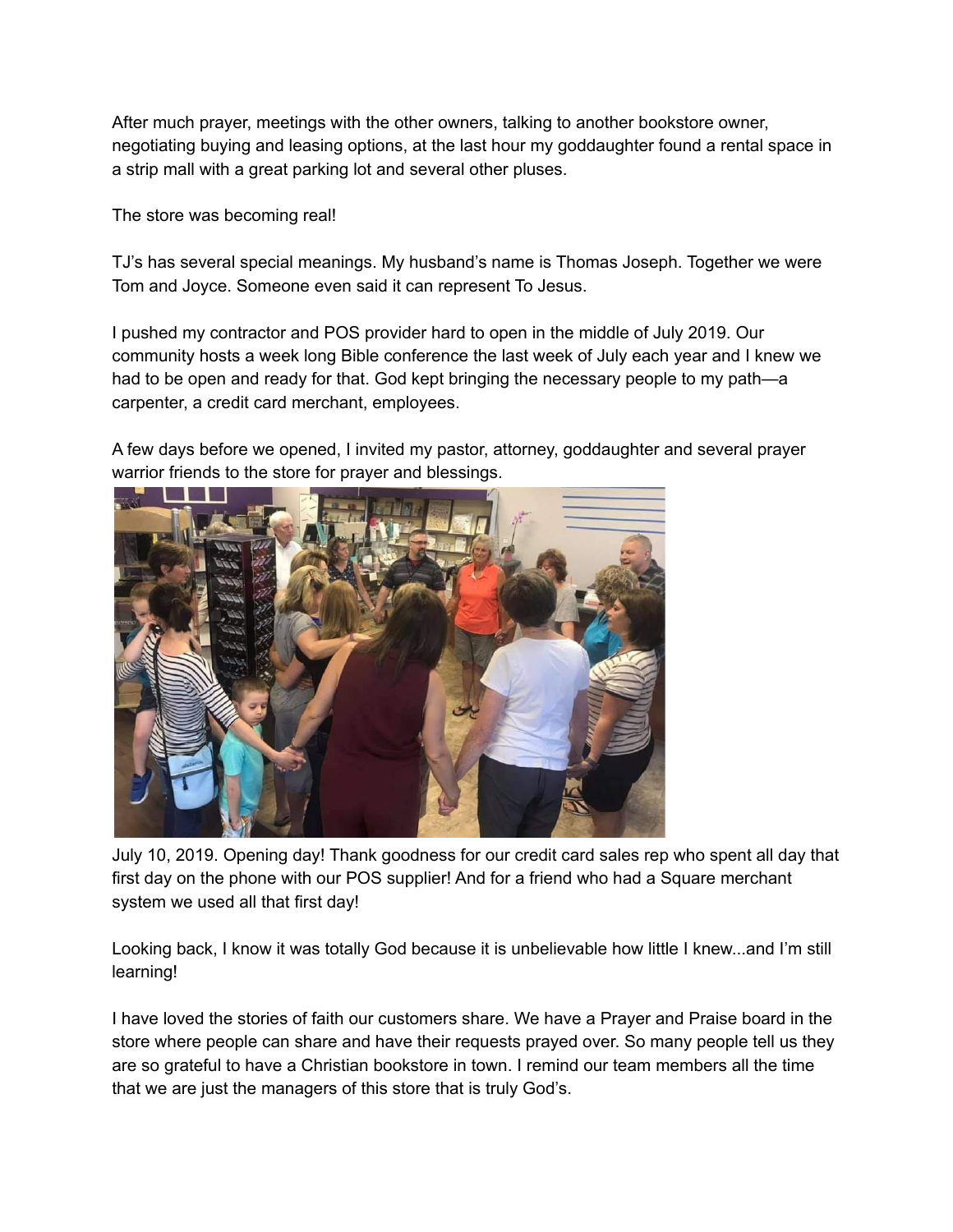## **Our Mission & Purpose**

TJ's Christian Bookstore exists for God's glory. In everything we do, we intend to reflect Christ's love. truth, and grace. We are His servants, and we share the Gospel and trust Him in every situation. We see everyone as someone Jesus died for and loves. We treat everyone with grace and respect. To God be the glory.

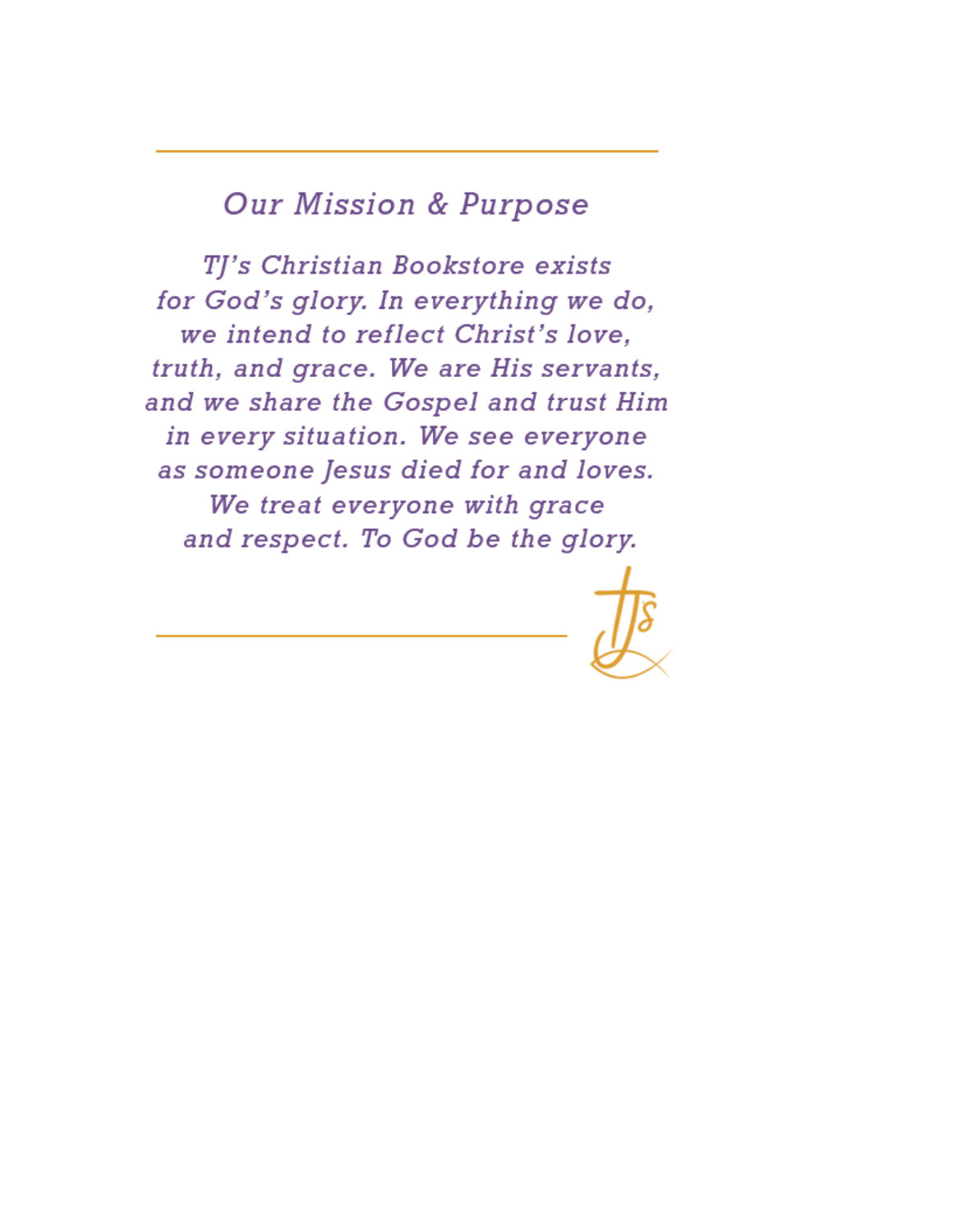

Book signing with Rebecca & Erwin Lutzer, Cedar Falls Bible Conference 2019